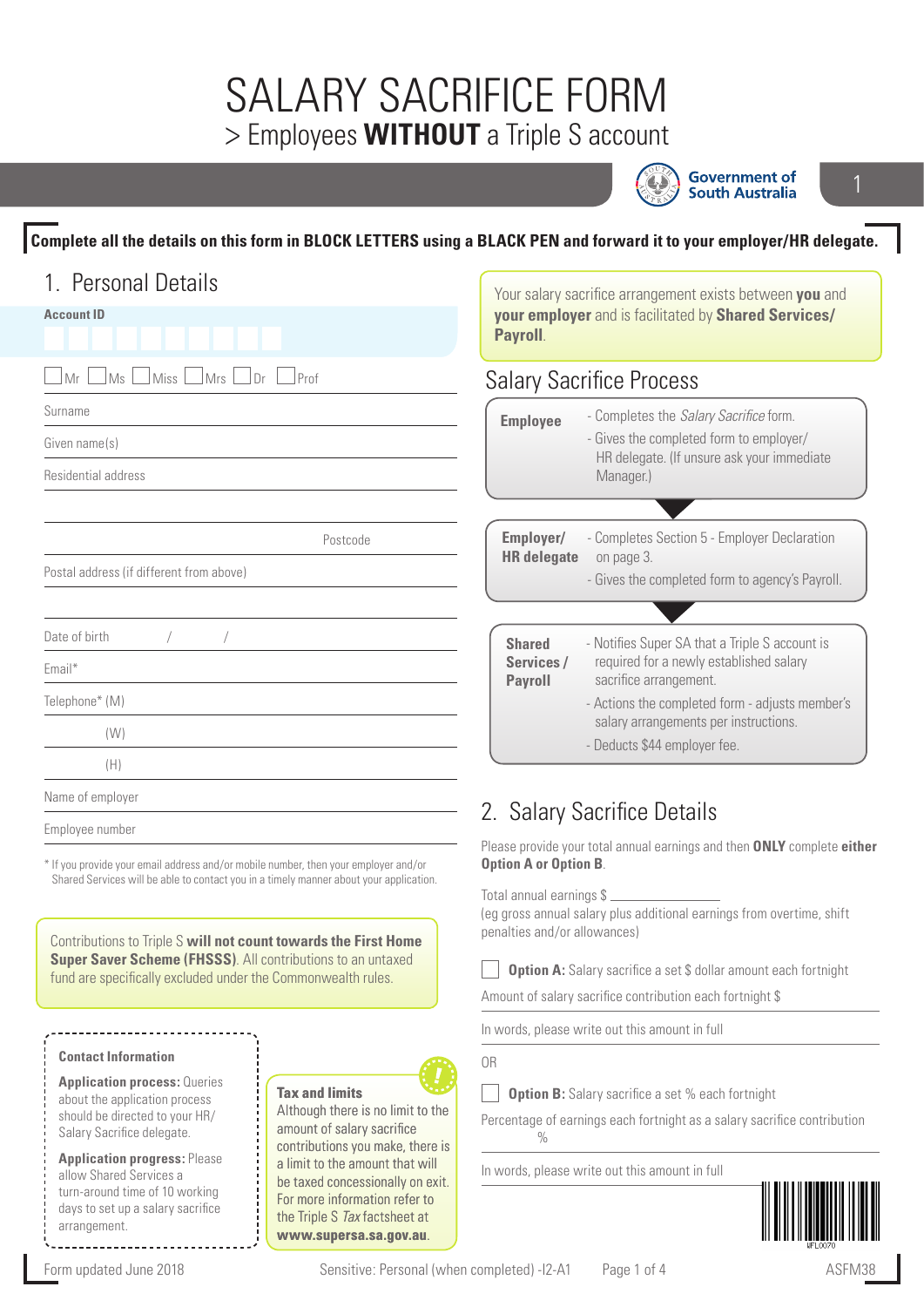# SALARY SACRIFICE FORM > Employees **WITHOUT** a Triple S account



**Government of South Australia** 

## 3. Application for Triple S Membership

**To salary sacrifice super, you need to be a member of Triple S. Join Triple S by ticking the box below.**

As a Lump Sum, Pension Scheme, Police Pension Scheme or SA Ambulance Service Superannuation Scheme member, **I hereby apply for membership of Triple S as a salary sacrifice member**, in accordance with the *Southern State Superannuation Regulations 2009*.

Are you an Active Police Pension Scheme member?

Are you an SA Ambulance Service Superannuation Scheme member?  $\Box$  Yes

By applying to join Triple S you will be agreeing to the following conditions: during your Triple S membership, you will only accrue the entitlement paid for by salary sacrifice contributions and that you will not be entitled to:

- − contribute to Triple S from your after-tax salary via payroll
- − any additional employer contributions.
- − If you are a member of the Lump Sum Scheme, Pension Scheme or Police Pension Scheme, to maximise your final entitlement, you need to ensure that you continue making after-tax contributions to your main scheme at your standard rate<sup>1</sup>.
- − If you are a member of the SA Ambulance Service Superannuation Scheme, to maximise your final entitlement you need to continue making after-tax or salary sacrifice contributions to the scheme as required by the Trust Deed and Rules.

1 The standard rate for the Super SA Lump Sum Scheme is 6%, for the Super SA Pension Scheme is between 5-7% and for the Police Pension Scheme is between 5-6%.

#### Employee Declaration

I understand that:

- − By signing this agreement, I am authorising my employer to contribute on my behalf into Triple S. These contributions will be deducted by my employer from my before-tax salary for each relevant pay period.
- − Currently there is no limit on salary sacrifice for super contributions to a constitutionally protected fund I may elect to salary sacrifice up to 100% of my total annual earnings comprising my before-tax salary, as prescribed by my employment arrangement, and additional earnings derived from overtime, shift penalties and/or allowances. I understand that ongoing deductions from my salary such as union fees will affect what constitutes a 100% salary sacrifice contribution.
- − I understand that an administration fee of \$44 including GST is payable to my employer from my after-tax salary at the commencement of this Agreement and that it is deducted from my first salary sacrifice contribution. I permit Payroll to deduct this amount from my salary.
- − I understand that if I wish to change the amount or percentage of my salary sacrifice contribution or if I change agencies, I will need to enter into a new Agreement at an additional cost of \$44.
- − I must complete a *Financial Advice Certification (Form 9)* acknowledging my responsibility to obtain independent financial advice before entering into this Agreement to salary sacrifice. (Please return this form to your employer.)
- − I understand this form represents a written notice to the Super SA Board to become a member of the Triple S Scheme.
- − Contributions to Triple S will not count towards the First Home Super Saver Scheme (FHSSS).
- The salary sacrifice is an arrangement between myself and my Employer.
- − It is my responsibility to monitor whether my concessional contributions (employer contributions plus salary sacrifice contributions) exceed any caps that could apply to my scheme.
- − I have read the Triple S *Tax* fact sheet and am aware of the tax payable on exit.
- − My employer is not liable, either directly or indirectly, in respect of any matter concerning my contributions, unless such liability cannot be abrogated by statute.
- − By signing below, I will indemnify my employer and Triple S from and against:
	- − Any income tax or any other taxation liability whatsoever (including any administrative penalty, fine or other amount) that may become payable pursuant to any relevant taxation legislation and rulings
	- Any other liability whatsoever not otherwise described above, in respect of the contributions by my employer, which includes any information supplied by my employer including but not limited to any estimate of total annual earnings and the amount of the contributions and any matter not otherwise described herein, and
	- − All charges, costs, damages, disbursements, fees, losses suffered or incurred by my employer in relation to any matter associated with the contributions by my employer.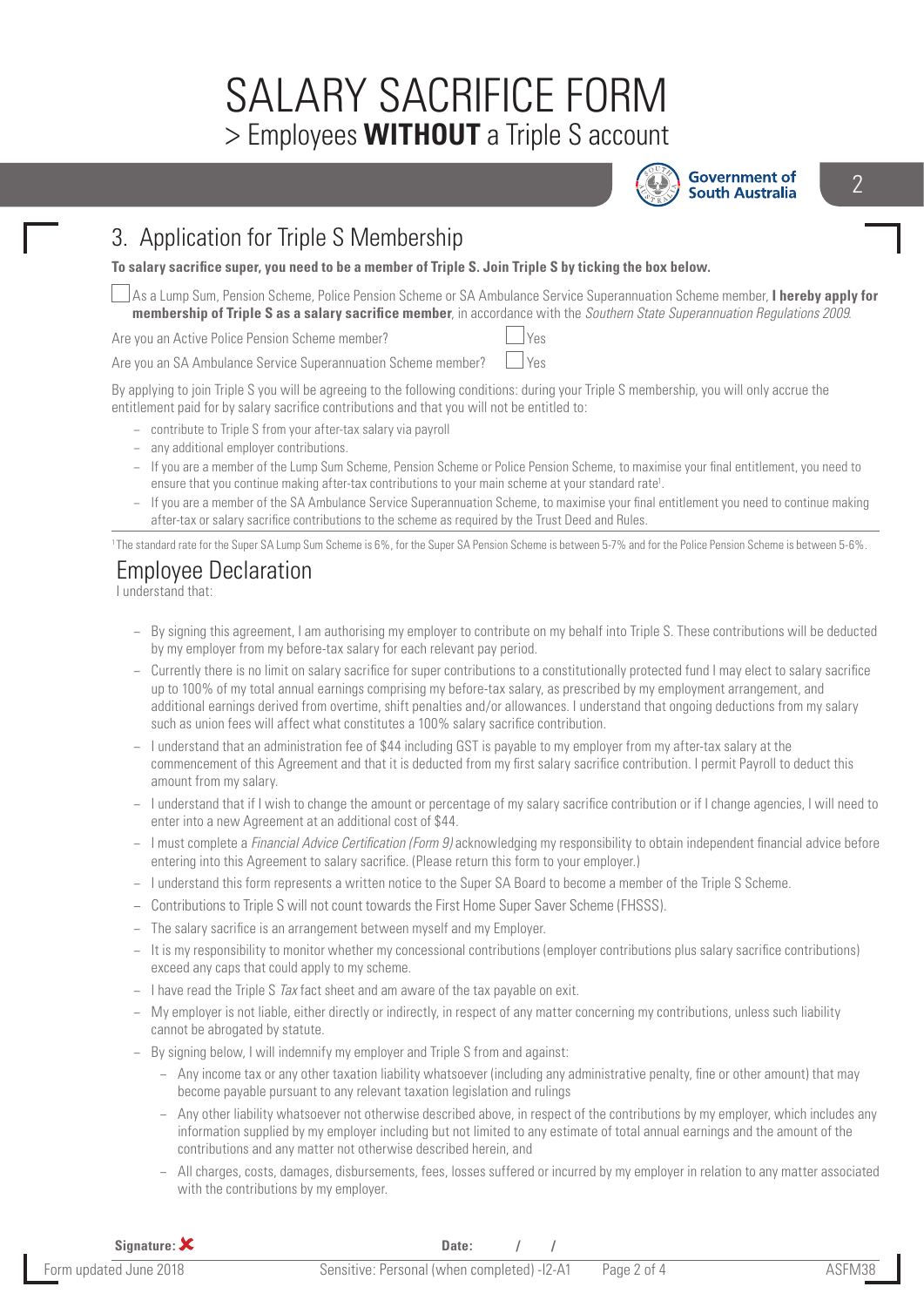# SALARY SACRIFICE FORM > Employees **WITHOUT** a Triple S account



**Government of South Australia** 

3

| Checklist<br>Use the the list below to make sure you have completed the form correctly (we suggest ticking the actions<br>relevant to you and marking those not relevant as N/A (not applicable). |                                             |                    |  |  |
|---------------------------------------------------------------------------------------------------------------------------------------------------------------------------------------------------|---------------------------------------------|--------------------|--|--|
| <b>Step A (applicable to all members)</b>                                                                                                                                                         |                                             |                    |  |  |
| <b>Everyone completing this form must:</b>                                                                                                                                                        |                                             |                    |  |  |
| Complete section 1                                                                                                                                                                                | Complete section 2                          | Complete section 3 |  |  |
| Complete section 4                                                                                                                                                                                | Complete Salary Sacrifice Form 9 (attached) |                    |  |  |
| Once the steps in this checklist are completed, I will forward this form to my employer/HR Delegate<br>(whichever is applicable) for their actioning.                                             |                                             |                    |  |  |

## 4. Employer Declaration

#### **This section needs to be signed by your employer's salary sacrifice delegate**

The employer agrees and acknowledges as follows:

− That upon the employee signing and delivering this Agreement to the employer, the employer will commence making the deductions and contributions for salary sacrifice only, as outlined in the Employee Declaration (section 4).

| Name                         | Role        |
|------------------------------|-------------|
| Employing agency             |             |
| Phone number                 | Email       |
| Signature: $\bm{\mathsf{x}}$ | Date: $/ /$ |

## 5. Payroll Action

#### **Payroll use only**

Date payroll actioned  $/$  / Deductions commence PPE

**@** Payroll return email address

**Where a member does not have an existing Triple S account forward a scanned copy of this form to agency.services@sa.gov.au.**

| Super SA Triple S membership established: YES | - |
|-----------------------------------------------|---|
| Super ID                                      | _ |
| Completed:                                    | æ |